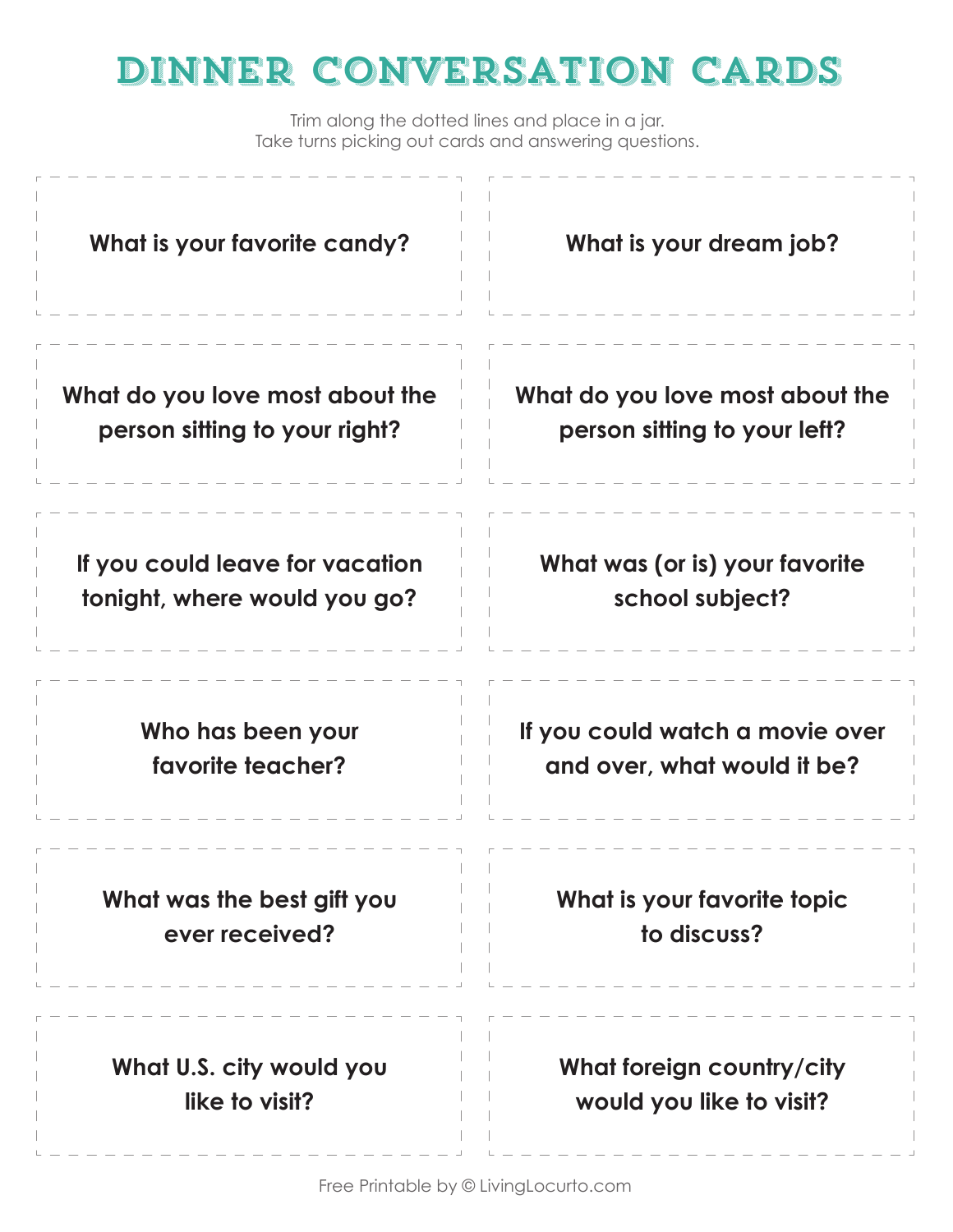| <b>What's your favorite TV Show?</b> | What's new in your world?                                    |
|--------------------------------------|--------------------------------------------------------------|
| If you could talk to anyone          | If you had to be trapped                                     |
| from the past (living or dead)       | in a TV Show which one would                                 |
| who would it be?                     | it be and why?                                               |
| When and where were                  | What was your most                                           |
| you happiest in your life?           | embarrassing moment?                                         |
| Name one of your all time            | <b>What's your favorite</b>                                  |
| favorite books.                      | comedy movie?                                                |
| What is your favorite color?         | If you could repaint your room<br>a color, what would it be? |
| <b>What scares you?</b>              | What is your favorite<br>book character?                     |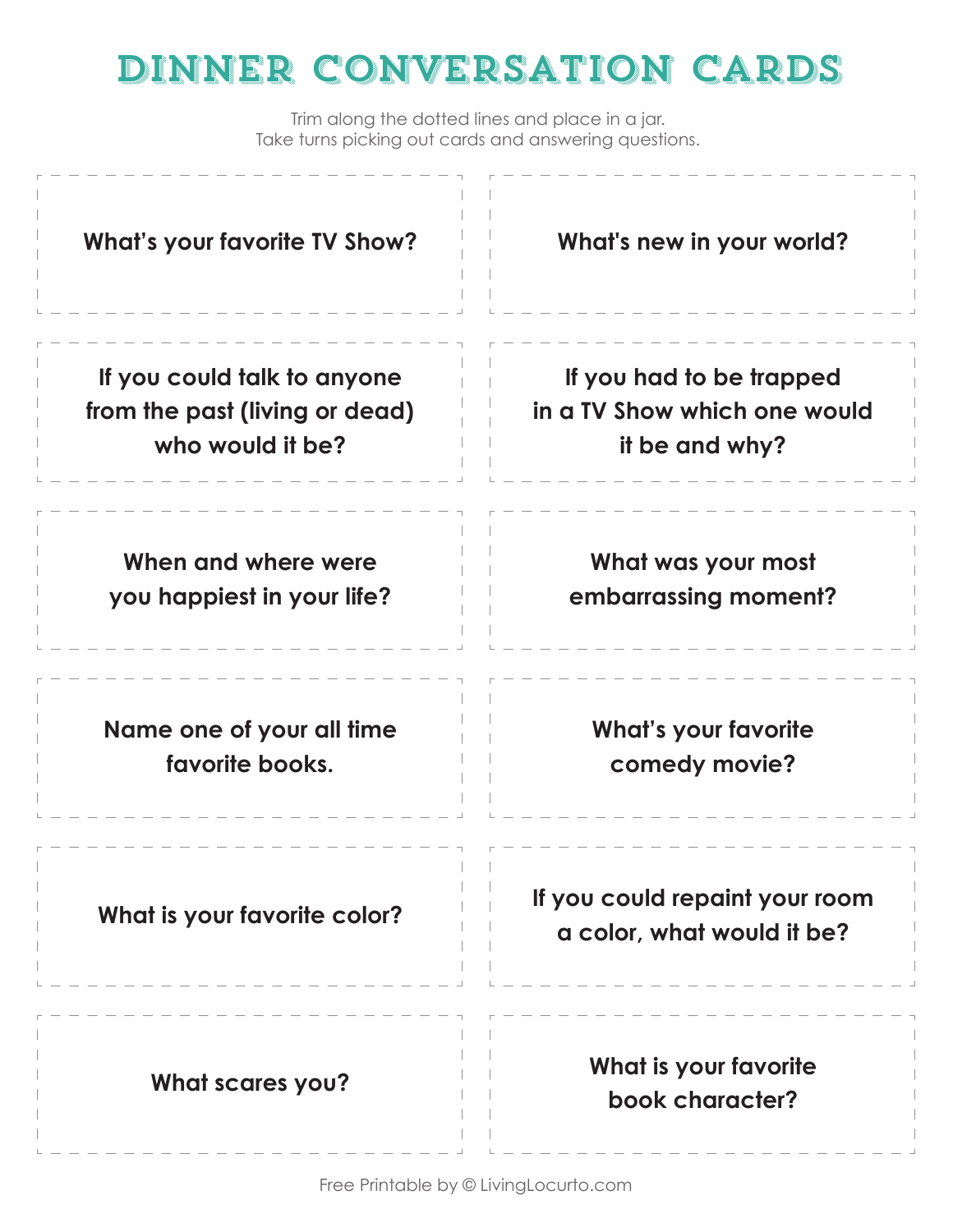| What is something funny that has<br>happened to you? | What are your talents?                                     |
|------------------------------------------------------|------------------------------------------------------------|
| What is something you like to do,                    | If you had only one wish,                                  |
| but might be embarrassed to                          | what would you wish for?                                   |
| tell your friends?                                   | (No wishing for more wishes!)                              |
| When is the last time you won                        | If you could be an animal                                  |
| something? What did you win?                         | which one would you pick?                                  |
| If you could be invisible,                           | If you were a super hero,                                  |
| what would you do?                                   | what would your power be?                                  |
| What is your very first memory?                      | What do you think you will you be<br>doing in 10 years?    |
| What chore do you HATE?                              | Would you rather visit the<br><b>Mountains or a Beach?</b> |